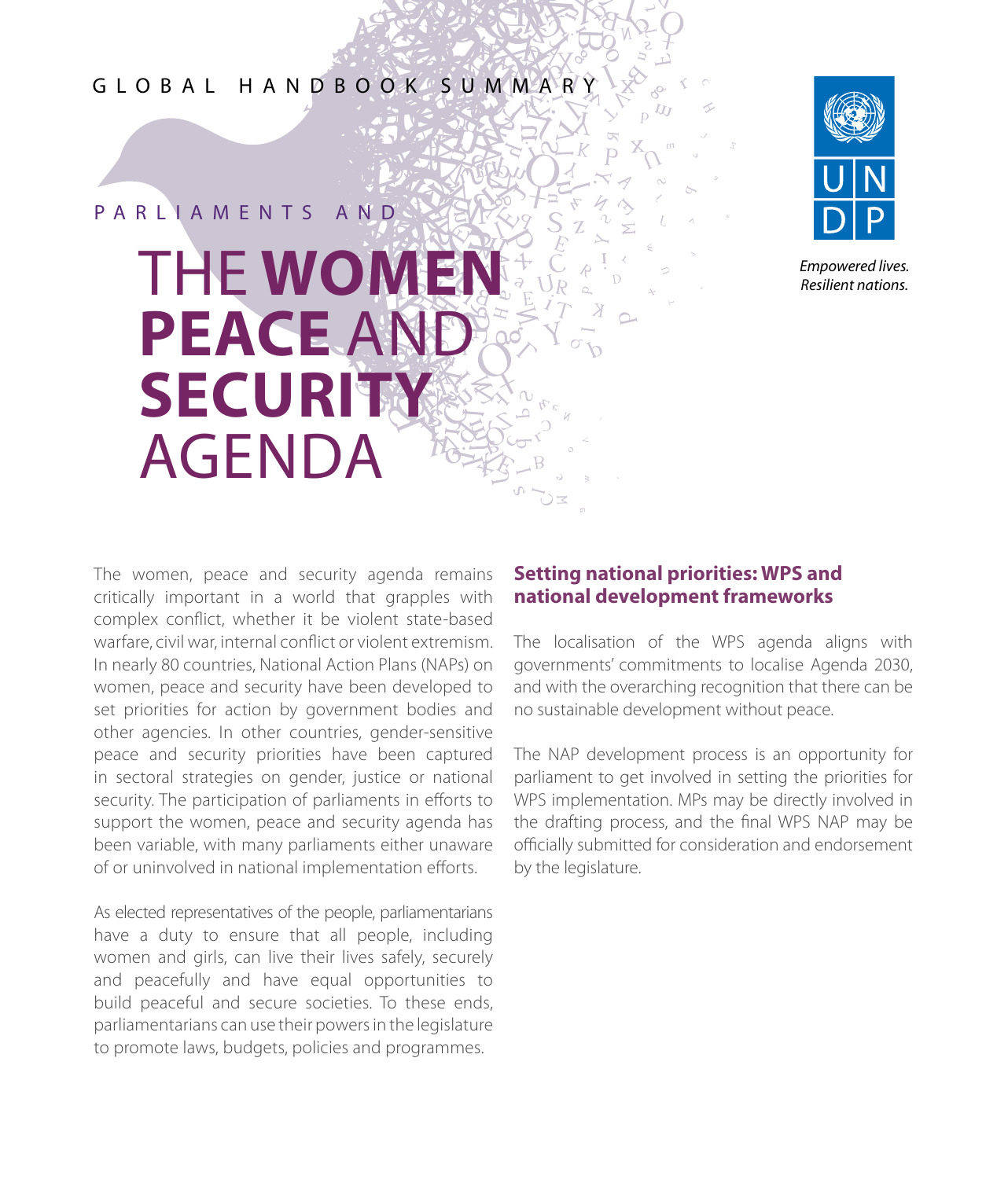# **Making laws to implement the WPS agenda**

Advocating for, initiating, debating and enacting law reform is a key contribution that parliaments can make to supporting implementation of the WPS agenda. In support of law reforms to promote women's peace and security, MPs may want to request parliamentary staff to undertake a law reform assessment to identify which laws need to be amended and whether any new laws are needed to implement the WPS agenda. (Ideally this will be embedded within a whole-ofgovernment process such as the development of a WPS NAP.) In support of SDG 5 on gender equality, ideally any such assessment would examine not just law reforms to promote WPS, but also to promote gender equality and women's empowerment more broadly.

Depending on the extent and complexity of the law reforms that are required, MPs may wish to discuss the results of any law reform assessment to prioritise reforms. This may even result in the development of a broader legislative reform agenda, which could be used to guide efforts of both the executive branch and parliament to draft and enact laws.

There are no templates for legislation to promote women, peace and security, but experience around the world shows that parliaments can and have taken action to legislate on a range of different issues.

# **Budgeting for WPS implementation**

At a minimum, parliamentary review could include a hearing by the public finance committee and with representatives from the ministry or department for women's affairs. Officials would be asked whether and how they have budgeted resources to address priority WPS issues for the country. Such budget review could also involve holding hearings with a broader crosssection of relevant ministries, including, for example, the ministries responsible for foreign affairs, the police force, military and security services, welfare, employment

and peacebuilding. Each of these ministries could be asked about what funds they have allocated to the WPS agenda.

It is important to review a budget holistically, and not just focus on funds for the women's affairs ministry, because addressing WPS requires a cross-sector approach. Commonly, budgeting for WPS becomes a request for additional resources, but in many countries with a limited budget, this may not be possible. Nonetheless, parliament can still inquire whether existing budgets could be used more effectively or efficiently.

Even where an adequate budget is allocated towards gender equality or women's peace and security, it is still critical for parliament to assess whether such funds were received by the relevant government department and used efficiently and effectively. MPs can address this issue by using their oversight powers to track actual disbursements by the government.

MPs can play a role in budget oversight, by engaging with their own constituents to find out whether the services promised by the government were actually delivered. For example, were survivors of violence able to access police and welfare services? Were shelters for women operational and accessible? Were livelihoods opportunities for war widows or women-headed households actually made available? Were pensions for war widows actually paid out to the right people?

# **Oversight of WPS implementation**

Where a WPS National Action Plan has been developed, parliamentary committees can play a key role in overseeing government implementation. While committees dealing with foreign affairs or international development have clear mandates to deal with UNSCR 1325 and related WPS resolutions and activities, many other committees have related mandates. Ensuring women's peace and security is a cross-cutting issue that may require action by a number of sectors, including the military, police force, human rights, education, economic development, religious affairs and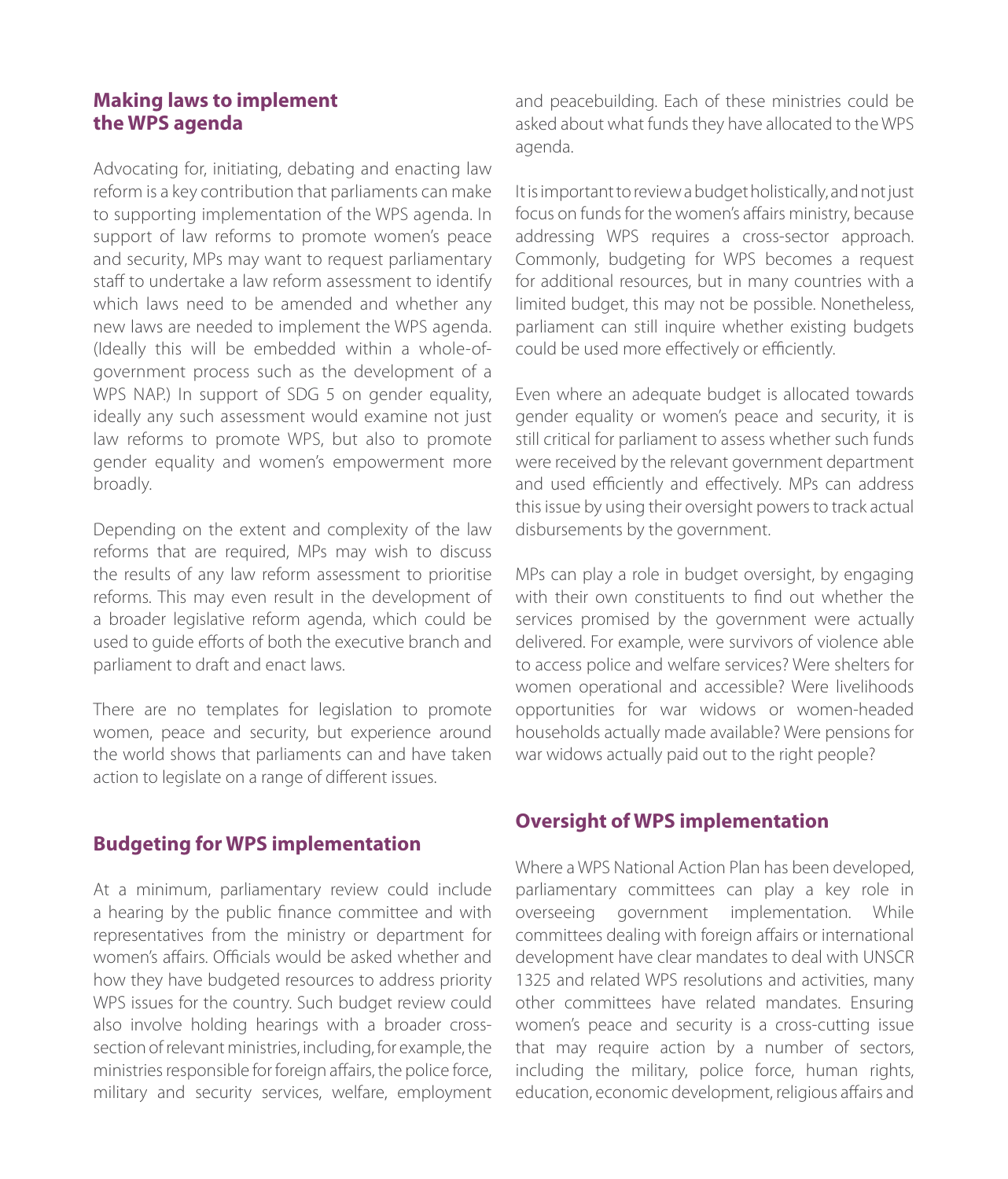peacebuilding. In many parliaments, these sectors will be dealt with by different parliamentary committees, meaning that each has a right to inquire into aspects of the WPS agenda that relate to their mandate.

In many countries, there are processes that MPs can use to push for action where the government or the ruling parliamentary party has not prioritised key issues or reforms. One of the most common forms of oversight that an individual MP can use is to ask a question of the government. Such processes can be useful to draw attention to WPS issues. They can also be useful in countries that have a WPS National Action Plan, to provide oversight on implementation progress.

In addition to internal parliamentary processes whereby members take on oversight activities, some countries have created independent bodies which have a mandate to conduct such monitoring. Examples of such bodies are diverse. Many countries use an ombudsman, who might be responsible for investigating complaints about improper conduct or repeated problems with gender-sensitivity in the security services. In other countries, such independent monitoring may be done by a National Human Rights Commission or Gender Commission, which will have an overarching mandate to examine complaints regarding gender equality and women's rights, including the failure of the government to properly implement elements of the WPS agenda. These bodies are typically required to report to the legislature, which provides an opportunity for MPs to initiate discussion on how to implement the WPS agenda. Even where such bodies are not obligated by law to report to the legislature, parliaments can still develop cooperative relationships to access information and reports to inform their work.

Many countries use an ombudsman, who might be responsible for investigating complaints about improper conduct or repeated problems with gender-sensitivity in the security services. In other countries, such independent monitoring may be done by a National Human Rights Commission or Gender Commission, which will have an overarching mandate to examine complaints regarding gender equality and women's rights, including the failure of the government to properly implement elements of the WPS agenda. These bodies are typically required to report to the legislature, which provides an opportunity for MPs to initiate discussion on how to implement the WPS agenda. Even where such bodies are not obligated by law to report to the legislature, parliaments can still develop cooperative relationships to access information and reports to inform their work.

## **Representation**

In order for a parliament to maintain its legitimacy, it is critical that citizens are provided with meaningful opportunities to provide feedback and input into the work of the MPs and parliament on what matters to them, including in relation to promoting the WPS agenda. When reaching out to communities to engage them in the WPS agenda, parliamentarians are encouraged to partner with civil society organisations, which often have strong community networks, convening power and/or gender expertise that can be harnessed by MPs to assist them in organising public forums and consultations.

In the context of supporting the WPS agenda, effective representation means that parliamentarians should proactively reach out to women and men, young and old, to find out what issues are most impacting women's peace and security. In addition to technology-based communication mechanisms, experience from around the world highlights two common approaches to MP outreach: local public forums and public consultations.